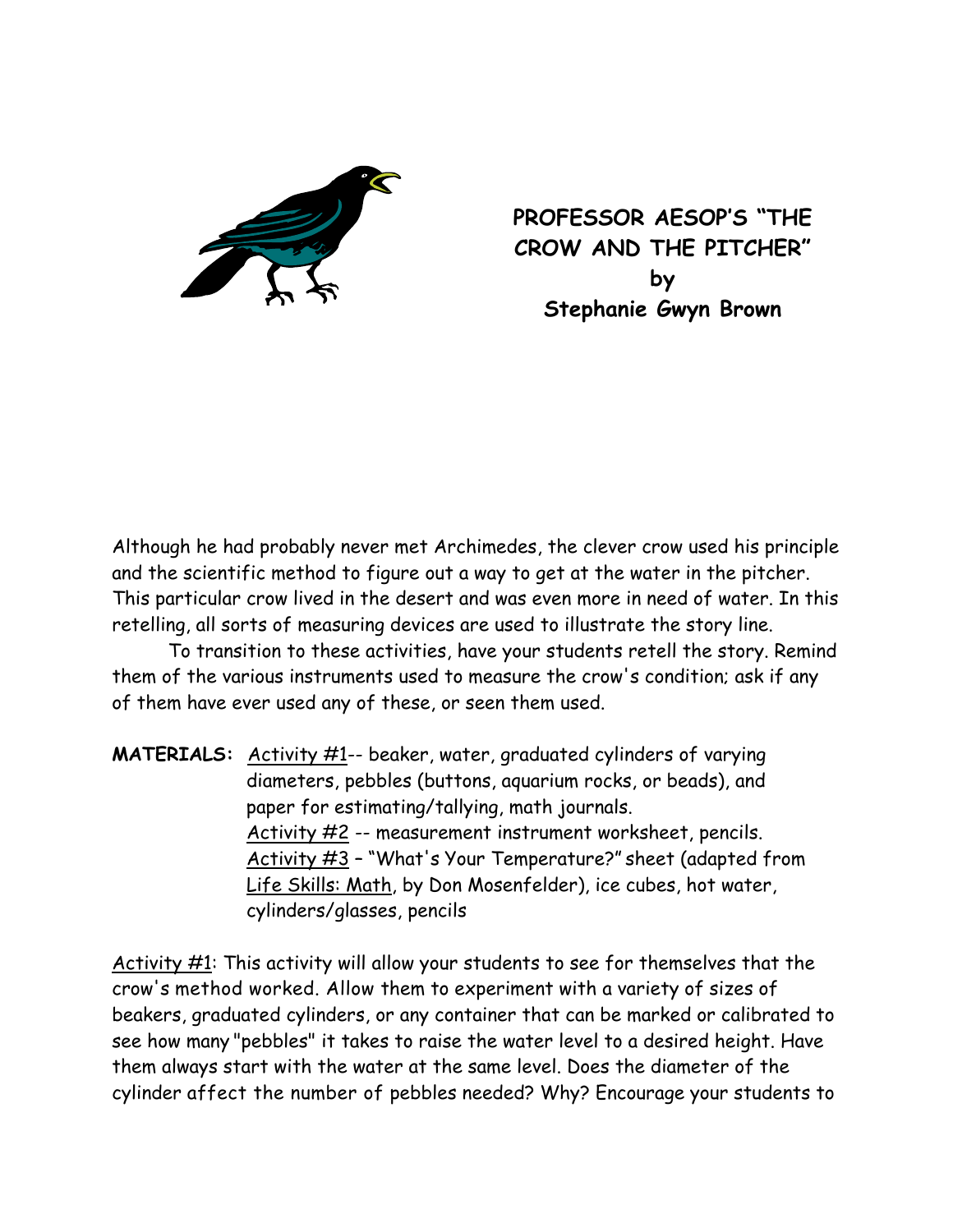explain their findings in their math journals.

Activity #2: Discuss the different types of measuring devices used in the book. Have your students complete the appropriate worksheet.

Activity #3: Have your students complete the activity as described. Ask them if they think their ability to estimate temperature increased as they went through it. NOTE: This would provide an excellent opportunity for your students to practice the scientific method as described to find an answer to one of their own questions.

## **STANDARDS:**

**BSL:** 1.1, 1.2, 1.3, 1.4, 1.7, 1.8, 1.11, 3.1, 3.3, 5.3, 6.3, 9.7, 12.1, 12.2, 12.7, 12 **NCTM:** 1a, 1.b, 1c, 2a, 2c, 2d, 3b, 3c, 4a, 4c, 4d, 4e, 5a, 5d, 10a, 10b, 10c, 10d, 11b **SCS:** A1, A2, B1, D1, G1, H2, H3, H4

Brown, Stephanie Gwyn. Professor Aesop's "The Crow and the Pitcher" [398.2 Bro] Berkeley, CA: Tricycle Press, c2003. ISBN#1582460976 A clever crow uses the scientific method to get a drink from a nearby pitcher in this adaptation of this fable from Aesop. Includes an explanation of the scientific method's six steps.

Mosenfelder, Donn. Life Skills: Math. NY: Educational Design, c1997, p96. ISBN#08769411528 Practice sheets for handling everyday situations.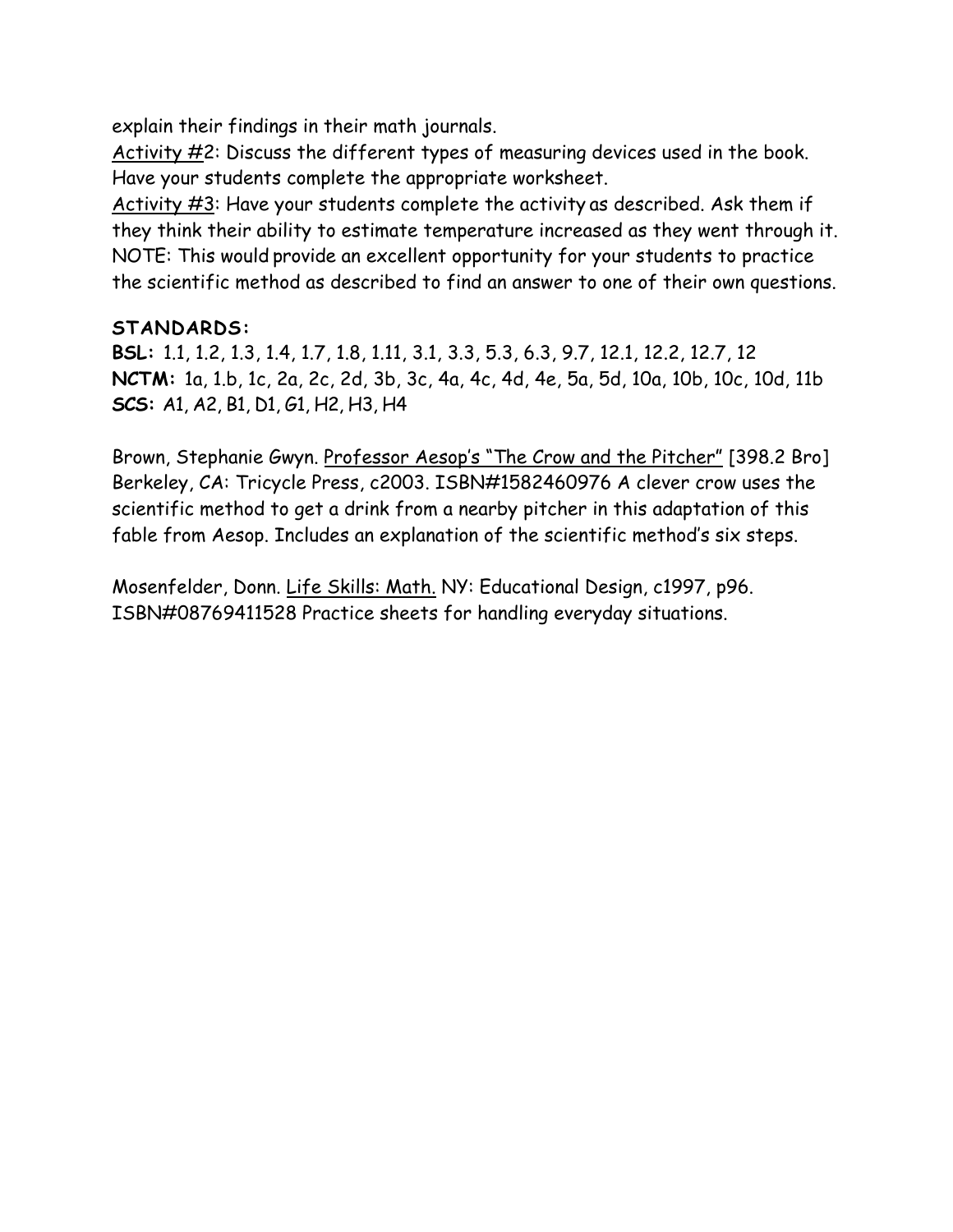## **CROW'S INSTRUMENTS**

Draw a line from each picture to its matching name and definition.

| Gauge n. an instrument for<br>measuring the amount or<br>contents of something                                                 |        |
|--------------------------------------------------------------------------------------------------------------------------------|--------|
| Graph n. a diagram that<br>shows the relationship<br>between two amounts                                                       |        |
| Odometer n. an instrument<br>for measuring the distance<br>traveled by a vehicle or<br>the amount of something<br>that is used |        |
| Meter n. a device that<br>measures the amount,<br>degree, or rate of<br>something                                              |        |
| Thermometer n. an<br>instrument used to<br>measure temperature                                                                 | 999998 |